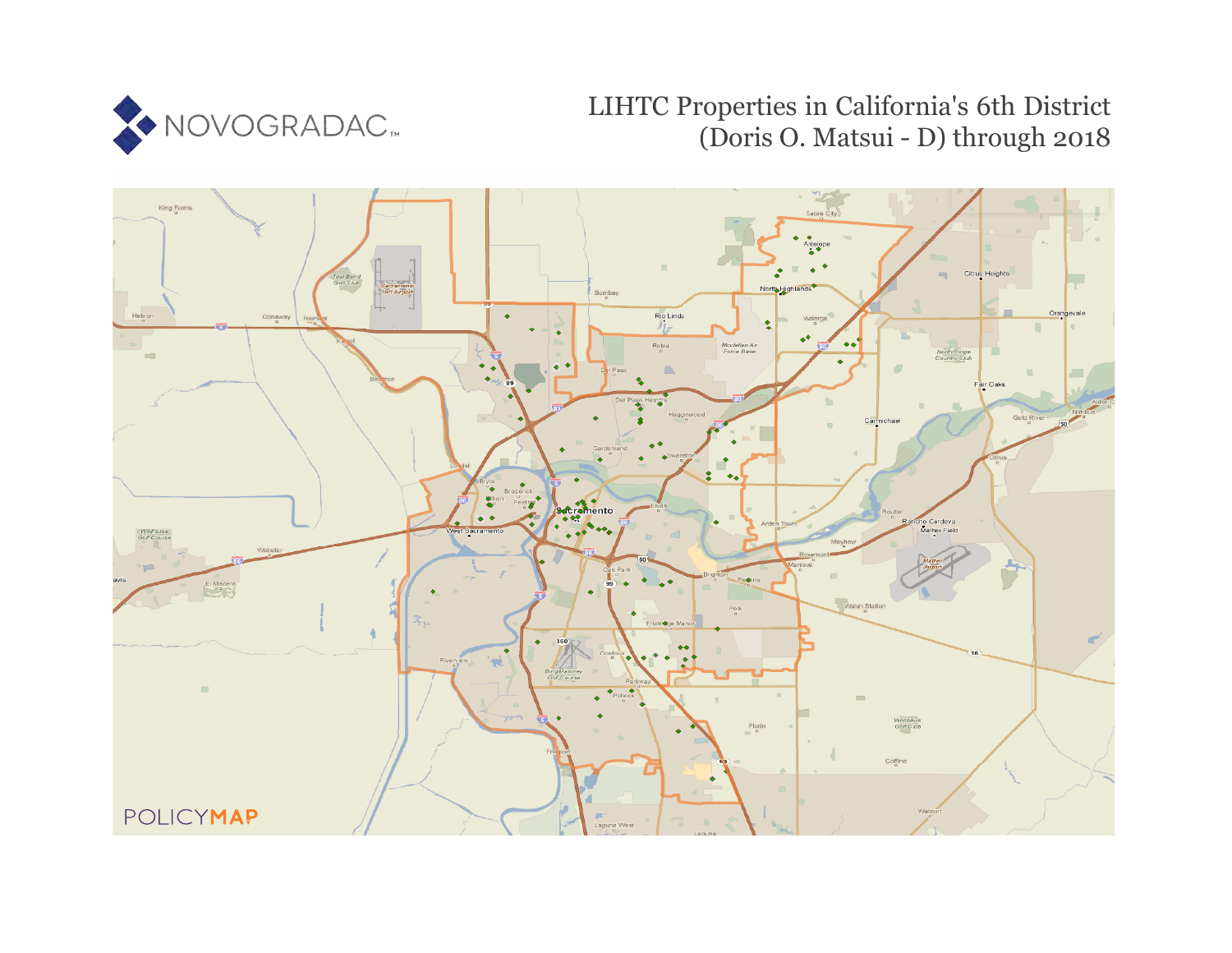| <b>Project Name</b>                          | <b>Address</b>                                             | City              | <b>State</b> | <b>Zip Code</b> | <b>Nonprofit</b><br><b>Sponsor</b> | <b>Allocation</b><br>Year | <b>Annual</b><br><b>Allocated</b><br><b>Amount</b> |      | <b>Year Placed Construction Type</b><br>in Service | <b>Total</b><br><b>Units</b> | Low<br><b>Income</b><br><b>Units</b> | <b>Rent or</b><br><b>Income</b><br><b>Ceiling</b> | <b>Credit</b><br>Percentage                     | Tax-<br><b>Exempt</b><br><b>Bond</b> | <b>HUD Multi-</b><br>Family<br><b>Financing/Rental</b><br><b>Assistance</b> |
|----------------------------------------------|------------------------------------------------------------|-------------------|--------------|-----------------|------------------------------------|---------------------------|----------------------------------------------------|------|----------------------------------------------------|------------------------------|--------------------------------------|---------------------------------------------------|-------------------------------------------------|--------------------------------------|-----------------------------------------------------------------------------|
| <b>KENNEDY ESTATES</b>                       | <b>6501 ELDER</b><br><b>CREEK RD</b>                       | <b>SACRAMENTO</b> | CA           | 95824           | Yes                                | 1998                      | \$640,969                                          | 1999 | Acquisition and Rehab 100                          |                              | 98                                   | 60% AMGI                                          | 70 % present $\,$ No $\,$<br>value              |                                      |                                                                             |
| <b>WATERCREST APTS</b>                       | 4400 ELKHORN<br><b>BLVD</b>                                | SACRAMENTO        | CA           | 95842           | $\mathbf{No}$                      | 1999                      | \$489,181                                          | 1999 | Acquisition and Rehab 206                          |                              | 205                                  | 60% AMGI                                          | $30\,\%$ present $\,$ Yes value                 |                                      |                                                                             |
| <b>WEST CAPITOL</b><br><b>COURTYARDS II</b>  | 2455 W CAPITOL WEST<br>AVE                                 | SACRAMENTO        | ${\rm CA}$   | 95691           | $\rm\thinspace No$                 | 1998                      | \$344,651                                          | 1999 | <b>New Construction</b>                            | 74                           | $\bf 74$                             | 60% AMGI                                          | $30\,\%$ present $\,\mathrm{Yes}$ value         |                                      |                                                                             |
| <b>ARLINGTON CREEK</b><br><b>APTS</b>        | 8131 WALERGA ANTELOPE<br>$\mathbf{R}\mathbf{D}$            |                   | ${\rm CA}$   | 95843           | $\mathbf{N}\mathbf{o}$             | 2001                      | \$283,829                                          | 2003 | New Construction                                   | 148                          | 89                                   | 60% AMGI                                          | $30\,\%$ present $\rm\thinspace_{Yes}$<br>value |                                      |                                                                             |
| <b>LADAN APTS II</b>                         | <b>2300 AUBURN</b><br><b>BLVD</b>                          | SACRAMENTO        | ${\rm CA}$   | 95821           | $\rm No$                           | 2001                      | \$811,242                                          | 2003 | Acquisition and Rehab 147                          |                              | 146                                  | $60\%$ AMGI                                       | $70\,\%$ present $\,$ No value                  |                                      |                                                                             |
| NATOMAS PARK APTS                            | 1850 CLUB CTR $_{\rm SACRAMENTO}$<br>DR                    |                   | ${\rm CA}$   | 95835           | $_{\rm No}$                        | 2002                      | \$302,640                                          | 2003 | <b>New Construction</b>                            | 212                          | 92                                   | 60% AMGI                                          | $30\,\%$ present $\,$ Yes value                 |                                      |                                                                             |
| TERRACINA MEADOWS TYNEBOURNE SACRAMENTO      | 4500<br><b>ST</b>                                          |                   | CA           | 95834           | $\rm No$                           | 2001                      | \$916,952                                          | 2003 | New Construction                                   | 156                          | 120                                  | $60\%$ AMGI                                       | $70\,\%$ present $\,$ No value                  |                                      |                                                                             |
| <b>VILLAGE PARK</b>                          | $3651\, \mbox{NORMOOD}$ SACRAMENTO<br>AVE                  |                   | ${\rm CA}$   | 95838           | $\mathbf{No}$                      | 1991                      | \$410,005                                          | 1992 | New Construction                                   | 50                           | 50                                   | 60% AMGI                                          | $70\,\%$ present $\,$ No value                  |                                      |                                                                             |
| NORWOOD AVENUE<br><b>FAMILY HOUSING</b>      | $3257\, \mbox{NORMOOD}$ SACRAMENTO<br>$\operatorname{AVE}$ |                   | ${\rm CA}$   | 95838           | $\rm No$                           | 1992                      | \$194,058                                          | 1993 | Acquisition and Rehab 28                           |                              | 28                                   | 60% AMGI                                          | $70\,\%$ present $\,$ No value                  |                                      |                                                                             |
| NORWOOD ESTATES                              | $3351\, \mbox{NORMOOD}$ SACRAMENTO<br><b>AVE</b>           |                   | CA           | 95838           | $\mathbf{No}$                      | 1991                      | \$246,590                                          | 1993 | New Construction                                   | 44                           | 44                                   | 60% AMGI                                          | $70\,\%$ present $\,$ No value                  |                                      |                                                                             |
| TERRACES AT CAPITOL 1615 O ST<br><b>PARK</b> |                                                            | SACRAMENTO        | ${\rm CA}$   | 95814           | $\rm No$                           | 1992                      | \$260,420                                          | 1993 | New Construction                                   | 60                           | ${\bf 59}$                           | $60\%$ AMGI                                       | $70$ % present $\,$ No value                    |                                      |                                                                             |
| <b>RIVER COURT APTS</b>                      | 1671 W EL<br><b>CAMINO AVE</b>                             | SACRAMENTO        | CA           | 95833           | $\mathbf{No}$                      | 2001                      | \$143,168                                          | 1999 | Acquisition and Rehab 160                          |                              | 80                                   | 60% AMGI                                          | $30$ % present $\,$ $\rm Yes$<br>value          |                                      |                                                                             |
| <b>MEADOWVIEW APTS</b>                       | 2451<br>MEADOWVIEW SACRAMENTO<br>$\mathbf{R}\mathbf{D}$    |                   | CA           | 95832           | $\rm No$                           | 1998                      | \$1,226,424                                        | 2000 | <b>New Construction</b>                            | 170                          | 168                                  | 60% AMGI                                          | $70$ % present $\,$ No value                    |                                      |                                                                             |

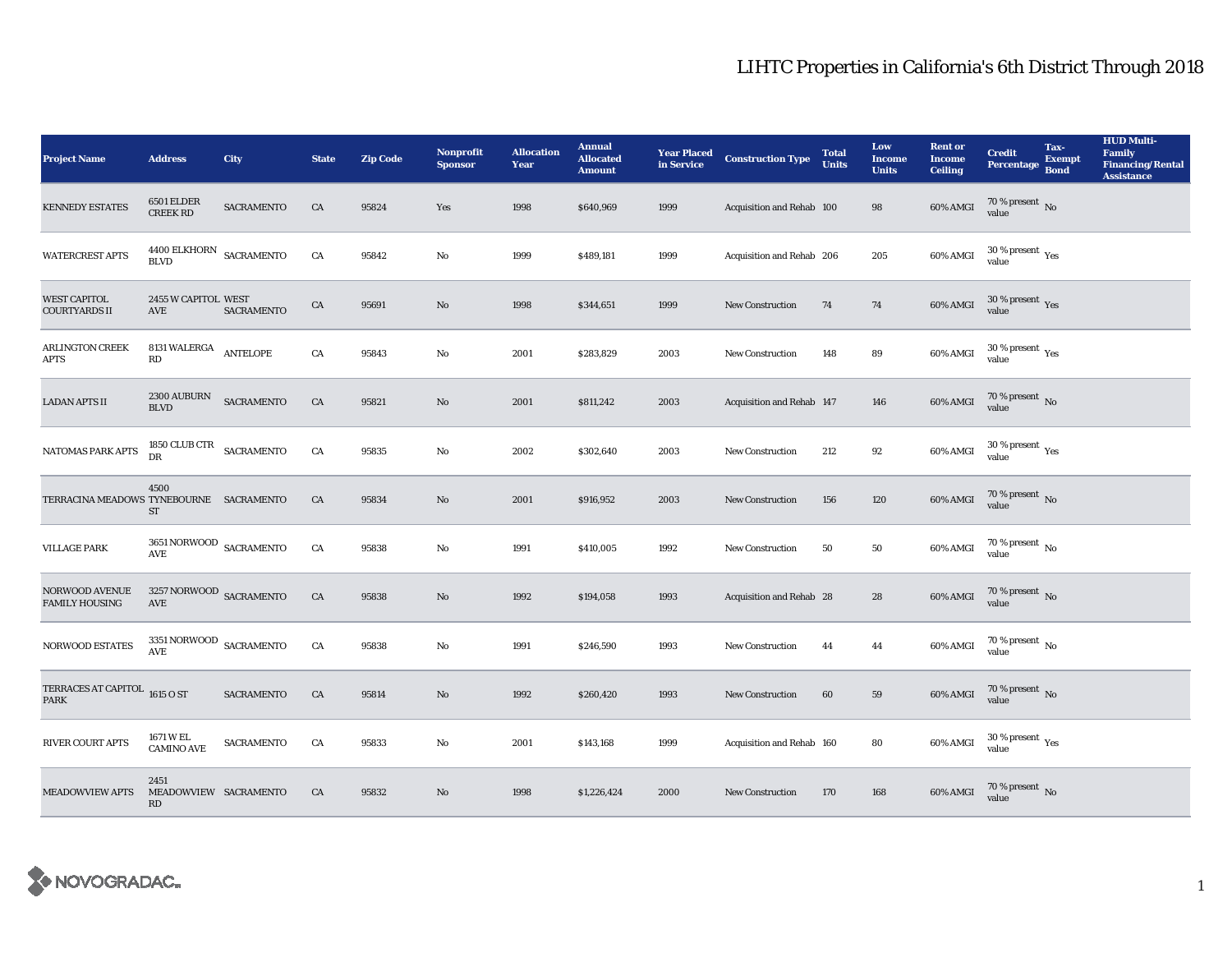| <b>Project Name</b>                            | <b>Address</b>                                                        | City                             | <b>State</b> | <b>Zip Code</b> | <b>Nonprofit</b><br><b>Sponsor</b> | <b>Allocation</b><br>Year | <b>Annual</b><br><b>Allocated</b><br><b>Amount</b> | <b>Year Placed<br/>in Service</b> | <b>Construction Type</b>  | <b>Total</b><br><b>Units</b> | Low<br><b>Income</b><br><b>Units</b> | <b>Rent or</b><br><b>Income</b><br><b>Ceiling</b> | <b>Credit</b><br><b>Percentage</b>      | Tax-<br><b>Exempt</b><br><b>Bond</b> | <b>HUD Multi-</b><br>Family<br><b>Financing/Rental</b><br><b>Assistance</b> |
|------------------------------------------------|-----------------------------------------------------------------------|----------------------------------|--------------|-----------------|------------------------------------|---------------------------|----------------------------------------------------|-----------------------------------|---------------------------|------------------------------|--------------------------------------|---------------------------------------------------|-----------------------------------------|--------------------------------------|-----------------------------------------------------------------------------|
| VINTAGE KNOLLS<br><b>SENIOR APTS</b>           | <b>2340 BELL ST</b>                                                   | SACRAMENTO                       | CA           | 95825           | No                                 | 1998                      | \$503,472                                          | 2000                              | New Construction          | 92                           | 92                                   | 60% AMGI                                          | 70 % present $\,$ No $\,$<br>value      |                                      |                                                                             |
| <b>ATRIUM COURT APTS</b>                       | DUCKHORN DR SACRAMENTO                                                |                                  | CA           | 95834           | $\mathbf{No}$                      | 2002                      | \$751,691                                          | 2004                              | New Construction          | 224                          | 202                                  | 60% AMGI                                          | $30\,\%$ present $\,$ Yes value         |                                      |                                                                             |
| <b>CAMPUS GARDENS</b><br><b>APTS</b>           | <b>655 HOWE AVE SACRAMENTO</b>                                        |                                  | CA           | 95825           | No                                 | 2003                      | \$379,592                                          | 2004                              | Acquisition and Rehab 126 |                              | 125                                  | 60% AMGI                                          | $30\ \%$ present $\ \ \gamma_{\rm e s}$ |                                      |                                                                             |
| ST FRANCIS TERRACE 2525 L ST                   |                                                                       | <b>SACRAMENTO</b>                | CA           | 95816           | $\mathbf{N}\mathbf{o}$             | 1992                      | \$603,247                                          | 1994                              | <b>New Construction</b>   | 48                           | 48                                   | 60% AMGI                                          | $70$ % present $\,$ No value            |                                      |                                                                             |
| <b>SHASTA HOTEL</b>                            | 1017 TENTH ST SACRAMENTO                                              |                                  | CA           | 95814           | No                                 | 1992                      | \$531,451                                          | 1994                              | Acquisition and Rehab 80  |                              | 80                                   | 60% AMGI                                          | $70$ % present $\,$ No value            |                                      |                                                                             |
| DANBURY PARK APTS                              | $7840\,\rm WALERGA$ SACRAMENTO RD                                     |                                  | CA           | 95843           | No                                 | 1994                      | \$910,488                                          | 1995                              | <b>New Construction</b>   | 140                          | 139                                  | 60% AMGI                                          | $70$ % present $\,$ No value            |                                      |                                                                             |
| MUTUAL HOUSING ON 6311 SAMPSON<br>THE GREENWAY | <b>BLVD</b>                                                           | SACRAMENTO                       | CA           | 95824           | No                                 | 1995                      | \$246,729                                          | 1996                              | Acquisition and Rehab 54  |                              | 54                                   | 60% AMGI                                          | $70$ % present $\,$ No value            |                                      |                                                                             |
| <b>GOLDEN TEE</b>                              | 3116 HOWE AVE SACRAMENTO                                              |                                  | CA           | 95821           |                                    | 2012                      | \$0                                                | Insufficient<br>Data              | Not Indicated             | 25                           | $\bf{0}$                             |                                                   | Not<br>Indicated                        |                                      |                                                                             |
| <b>COUNTRYWOOD</b><br><b>VILLAGE APTS</b>      | 5500 MACK RD SACRAMENTO                                               |                                  | CA           | 95823           | No                                 | 2000                      | \$487,427                                          | 2001                              | Acquisition and Rehab 292 |                              | 289                                  | 60% AMGI                                          | $30\,\%$ present $\,\mathrm{Yes}$ value |                                      |                                                                             |
| <b>GREENFAIR APTS</b>                          | 701<br>FAIRGROUNDS SACRAMENTO<br>DR                                   |                                  | CA           | 95817           | No                                 | 2000                      | \$720,570                                          | 2001                              | Acquisition and Rehab 387 |                              | 385                                  | <b>60% AMGI</b>                                   | $30\,\%$ present $\,\mathrm{Yes}$ value |                                      |                                                                             |
| NORWOOD ANNEX                                  | $3301\,\mbox{NORMOOD}$ SACRAMENTO<br>$\mathbf{A}\mathbf{V}\mathbf{E}$ |                                  | CA           | 95838           | No                                 | 2000                      | \$157,459                                          | 2001                              | New Construction          | 15                           | $15\,$                               | 60% AMGI                                          | $70\,\%$ present $\,$ No value          |                                      |                                                                             |
| <b>WHISPERING PINES</b><br><b>APTS</b>         | $7610$ AMHERST $$\sf SACRAMENTO$$<br>ST                               |                                  | ${\rm CA}$   | 95832           | No                                 | 2000                      | \$597,075                                          | 2001                              | Acquisition and Rehab 96  |                              | 94                                   | 60% AMGI                                          | $70\,\%$ present $\,$ No value          |                                      |                                                                             |
| WASHINGTON<br>COURTYARD                        | 500 SEVENTH<br>ST                                                     | <b>WEST</b><br><b>SACRAMENTO</b> | CA           | 95605           | No                                 | 1995                      | \$797,258                                          | 1996                              | <b>New Construction</b>   | 90                           | 90                                   | 60% AMGI                                          | $70$ % present $\,$ No $\,$<br>value    |                                      |                                                                             |

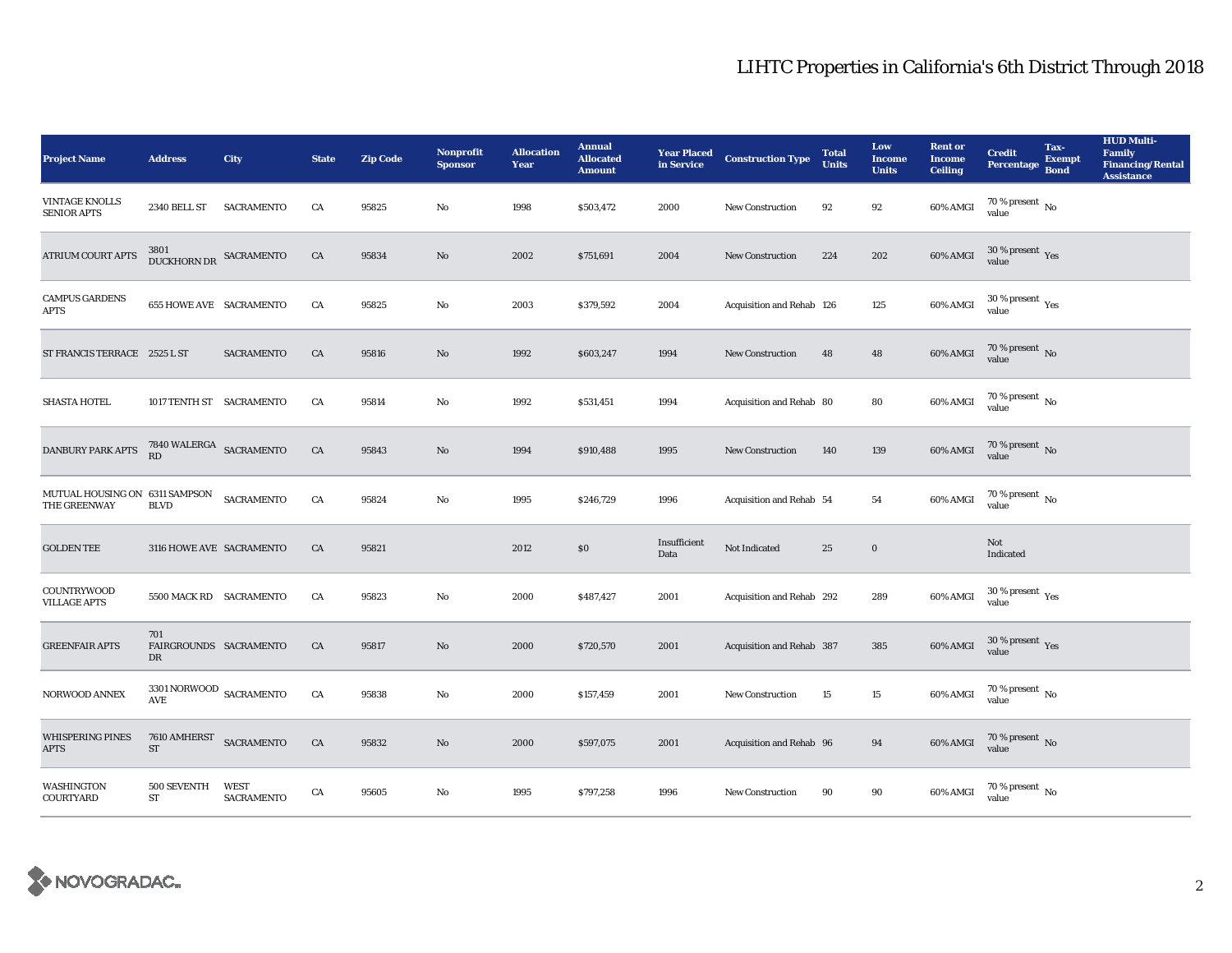| <b>Project Name</b>                                      | <b>Address</b>                                               | City                      | <b>State</b> | <b>Zip Code</b> | <b>Nonprofit</b><br><b>Sponsor</b> | <b>Allocation</b><br>Year | <b>Annual</b><br><b>Allocated</b><br><b>Amount</b> |      | <b>Year Placed Construction Type</b><br>in Service | <b>Total</b><br><b>Units</b> | Low<br><b>Income</b><br><b>Units</b> | <b>Rent or</b><br><b>Income</b><br><b>Ceiling</b> | <b>Credit</b><br><b>Percentage</b>      | Tax-<br><b>Exempt</b><br><b>Bond</b> | <b>HUD Multi-</b><br>Family<br><b>Financing/Rental</b><br><b>Assistance</b> |
|----------------------------------------------------------|--------------------------------------------------------------|---------------------------|--------------|-----------------|------------------------------------|---------------------------|----------------------------------------------------|------|----------------------------------------------------|------------------------------|--------------------------------------|---------------------------------------------------|-----------------------------------------|--------------------------------------|-----------------------------------------------------------------------------|
| <b>HOLLY COURTS</b>                                      | 445 MAPLE ST                                                 | <b>WEST</b><br>SACRAMENTO | CA           | 95691           | $\mathbf{No}$                      | 1994                      | \$361,156                                          | 1996 | <b>New Construction</b>                            | 40                           | 40                                   | 60% AMGI                                          | 70 % present $\hbox{~No}$<br>value      |                                      |                                                                             |
| PENSIONE K                                               | 1100 17TH ST                                                 | <b>SACRAMENTO</b>         | CA           | 95811           | $\mathbf{No}$                      | 1994                      | \$500,587                                          | 1996 | New Construction                                   | 130                          | 130                                  | $60\%$ AMGI                                       | $70$ % present $\,$ No value            |                                      |                                                                             |
| <b>VINTAGE GLEN</b><br><b>SENIOR APTS</b>                | <b>6000 S LAND</b><br>PARK DR                                | SACRAMENTO                | ${\rm CA}$   | 95822           | $\mathbf{No}$                      | 1996                      | \$577,208                                          | 1997 | <b>New Construction</b>                            | 124                          | 124                                  | 60% AMGI                                          | $70$ % present $\,$ No value            |                                      |                                                                             |
| <b>MIDTOWN APTS</b>                                      | 700 12TH ST                                                  | <b>SACRAMENTO</b>         | CA           | 95814           | $\mathbf{N}\mathbf{o}$             | 1988                      | \$16,362                                           | 1988 | Acquisition and Rehab 20                           |                              | 20                                   | 60% AMGI                                          | 70 % present $\,$ No $\,$<br>value      |                                      |                                                                             |
| <b>RIDGEWAY HOTEL</b>                                    | 912 12TH ST                                                  | <b>SACRAMENTO</b>         | CA           | 95814           | $\rm No$                           | 1988                      | \$127,730                                          | 1988 | Acquisition and Rehab 58                           |                              | 58                                   | $60\%$ AMGI                                       | $70$ % present $\,$ No value            |                                      |                                                                             |
| BRYTE GARDENS APTS 815 BRYTE AVE                         |                                                              | WEST<br>SACRAMENTO        | CA           | 95605           | No                                 | 2002                      | \$199,625                                          | 2002 | Acquisition and Rehab 108                          |                              | 100                                  | 60% AMGI                                          | $30\,\%$ present $\,$ Yes value         |                                      |                                                                             |
| <b>CASCADE APTS</b>                                      | 7600<br>FRUITRIDGE<br>RD                                     | SACRAMENTO                | CA           | 95820           | $\mathbf{N}\mathbf{o}$             | 2001                      | \$614,741                                          | 2002 | Acquisition and Rehab 74                           |                              | 73                                   | 60% AMGI                                          | $70\,\%$ present $\,$ No value          |                                      |                                                                             |
| <b>FLORIN MEADOWS</b><br><b>APTS</b>                     | 7301 29TH ST                                                 | SACRAMENTO                | CA           | 95822           | No                                 | 2001                      | \$491,655                                          | 2002 | Acquisition and Rehab 244                          |                              | 242                                  | 60% AMGI                                          | $30\,\%$ present $\,$ Yes value         |                                      |                                                                             |
| <b>TERRACINA GOLD</b><br>VILLAGES 1&3                    | $4451\,\mathrm{GATEWAY} \quad \mathrm{SACRAMENTO}$ PARK BLVD |                           | ${\rm CA}$   | 95834           | $\mathbf{N}\mathbf{o}$             | 2000                      | \$962,047                                          | 2002 | New Construction                                   | 160                          | 120                                  | 60% AMGI                                          | $70$ % present $\,$ No value            |                                      |                                                                             |
| TERRACINA GOLD<br><b>VILLAGE 2</b>                       | 4451 GATEWAY SACRAMENTO<br>PARK BLVD                         |                           | ${\rm CA}$   | 95834           | $\rm No$                           | 2001                      | \$316,469                                          | 2002 | New Construction                                   | 120                          | $\bf 93$                             | 60% AMGI                                          | $30\,\%$ present $\,\mathrm{Yes}$ value |                                      |                                                                             |
| <b>VICTORY</b><br>TOWNHOMES/EVERG<br><b>REEN ESTATES</b> | 1048<br>DIXIEANNE AVE SACRAMENTO                             |                           | ${\rm CA}$   | 95815           | $\rm No$                           | 2001                      | \$835,109                                          | 2002 | <b>Acquisition and Rehab 76</b>                    |                              | 73                                   | $60\%$ AMGI                                       | $70\,\%$ present $\,$ No value          |                                      |                                                                             |
| <b>AUBURN SQUARE</b><br><b>SENIOR APTS</b>               | $2060\,$ AUBURN<br><b>BLVD</b>                               | SACRAMENTO                | ${\rm CA}$   | 95821           | $\mathbf{No}$                      | 1996                      | \$230,359                                          | 1998 | Acquisition and Rehab 79                           |                              | 78                                   | 60% AMGI                                          | $70\,\%$ present $\,$ No value          |                                      |                                                                             |
| KOHLER GARDENS<br><b>APTS</b>                            | 5450 KOHLER<br>RD                                            | <b>SACRAMENTO</b>         | CA           | 95841           | No                                 | 1998                      | \$118,129                                          | 1998 | Acquisition and Rehab 96                           |                              | ${\bf 96}$                           | 60% AMGI                                          | $30\,\%$ present $\,\mathrm{Yes}$ value |                                      |                                                                             |

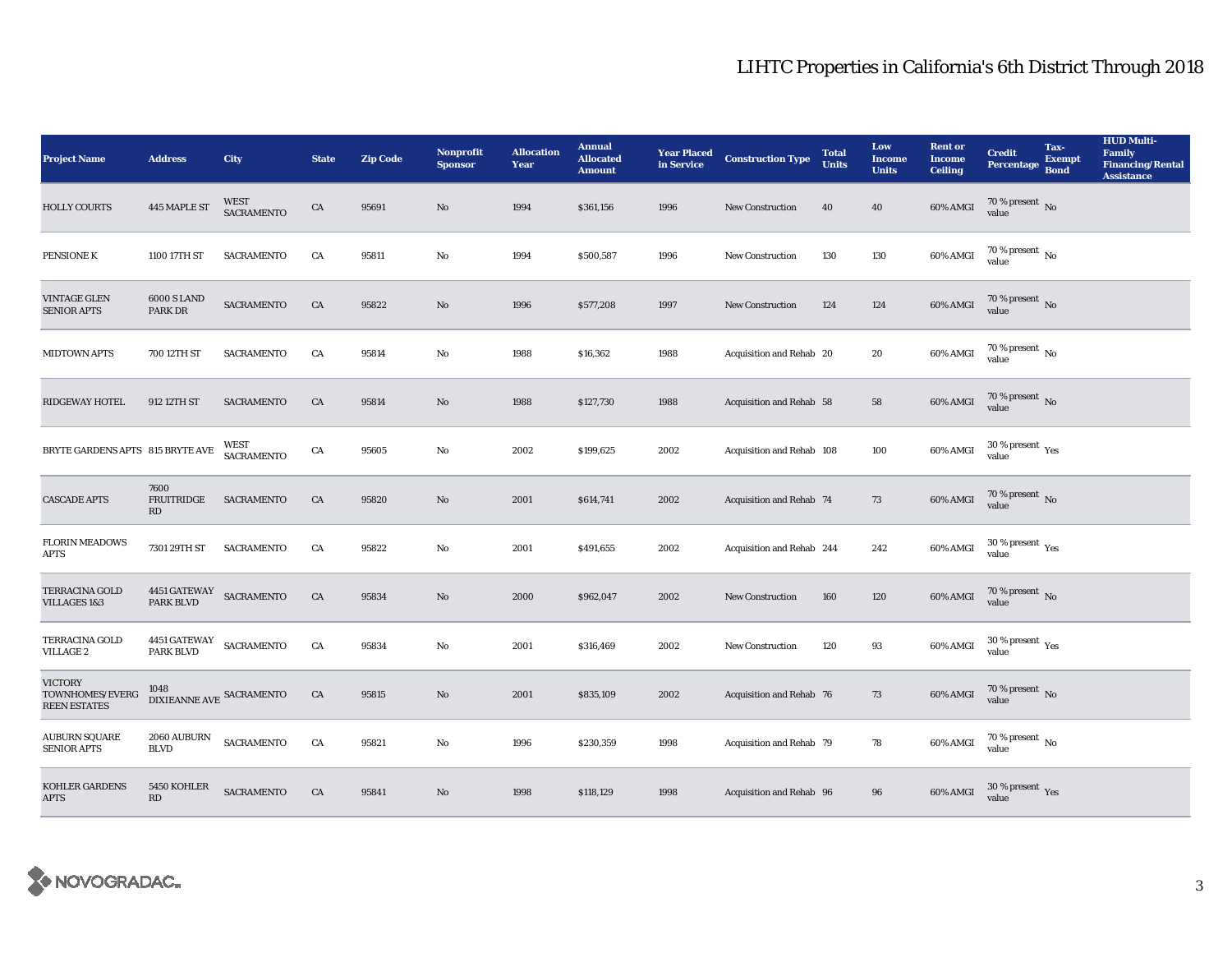| <b>Project Name</b>                                                 | <b>Address</b>                                    | City                             | <b>State</b> | <b>Zip Code</b> | Nonprofit<br><b>Sponsor</b> | <b>Allocation</b><br>Year | <b>Annual</b><br><b>Allocated</b><br><b>Amount</b> | <b>Year Placed<br/>in Service</b> | <b>Construction Type</b>  | <b>Total</b><br><b>Units</b> | Low<br><b>Income</b><br><b>Units</b> | <b>Rent or</b><br><b>Income</b><br><b>Ceiling</b> | <b>Credit</b><br><b>Percentage</b>            | Tax-<br><b>Exempt</b><br><b>Bond</b> | <b>HUD Multi-</b><br><b>Family</b><br><b>Financing/Rental</b><br><b>Assistance</b> |
|---------------------------------------------------------------------|---------------------------------------------------|----------------------------------|--------------|-----------------|-----------------------------|---------------------------|----------------------------------------------------|-----------------------------------|---------------------------|------------------------------|--------------------------------------|---------------------------------------------------|-----------------------------------------------|--------------------------------------|------------------------------------------------------------------------------------|
| <b>LARCHMONT ARMS</b><br><b>APTS</b>                                | 7415<br><b>LARCHMONT</b><br>DR                    | <b>NORTH</b><br><b>HIGHLANDS</b> | ${\rm CA}$   | 95660           | No                          | 1998                      | \$79,559                                           | 1998                              | Acquisition and Rehab 64  |                              | 64                                   | 60% AMGI                                          | $30$ % present $\rm \gamma_{\rm PS}$<br>value |                                      |                                                                                    |
| <b>LARCHMONT</b><br><b>GARDENS APTS</b>                             | 7330 WATT AVE                                     | NORTH<br>HIGHLANDS               | ${\rm CA}$   | 95660           | $\mathbf{No}$               | 1998                      | \$126,047                                          | 1998                              | Acquisition and Rehab 116 |                              | 116                                  | <b>60% AMGI</b>                                   | $30\,\%$ present $\,$ Yes value               |                                      |                                                                                    |
| <b>RIVER GARDEN</b><br><b>ESTATES</b>                               | 2201<br><b>NORTHVIEW</b><br>DR                    | <b>SACRAMENTO</b>                | CA           | 95833           | Yes                         | 1997                      | \$747,395                                          | 1998                              | Acquisition and Rehab 124 |                              | 124                                  | 60% AMGI                                          | $70$ % present $\,$ No value                  |                                      |                                                                                    |
| <b>SIENNA VISTA</b>                                                 | 4901 LITTLE<br><b>OAKLN</b>                       | SACRAMENTO                       | CA           | 95841           | $\mathbf{N}\mathbf{o}$      | 1998                      | \$621,768                                          | 1998                              | Acquisition and Rehab 296 |                              | 295                                  | 60% AMGI                                          | $30\,\%$ present $\,$ Yes value               |                                      |                                                                                    |
| SUN GARDEN PLAZA                                                    | 6248 LEMON<br><b>HILL AVE</b>                     | SACRAMENTO                       | CA           | 95824           | No                          | 1997                      | \$118,157                                          | 1998                              | Acquisition and Rehab 150 |                              | 147                                  | 60% AMGI                                          | $30\,\%$ present $\,$ Yes value               |                                      |                                                                                    |
| <b>LOGAN PARK APTS</b>                                              | 4241 PALM AVE SACRAMENTO                          |                                  | CA           | 95842           |                             | 2007                      | \$2,661,081                                        | 2009                              | Acquisition and Rehab 661 |                              | 657                                  | 60% AMGI                                          | $30\,\%$ present $\,$ Yes value               |                                      |                                                                                    |
| PATIOS DE CASTILLO<br><b>APTS &amp; RIVER ROSE</b><br><b>APTS</b>   | 220 FIFTH ST                                      | <b>WEST</b><br><b>SACRAMENTO</b> | CA           | 95605           | Yes                         | 2008                      | \$161,932                                          | 2009                              | Acquisition and Rehab 45  |                              | 44                                   | 60% AMGI                                          | $30\,\%$ present $\,\mathrm{Yes}$ value       |                                      | No                                                                                 |
| RIO LINDA APTS                                                      | $2671\,$ RIO LINDA $\,$ SACRAMENTO<br><b>BLVD</b> |                                  | ${\rm CA}$   | 95815           |                             | 2007                      | \$237,749                                          | 2009                              | Acquisition and Rehab 66  |                              | $\bf 65$                             | 60% AMGI                                          | $30\,\%$ present $\,$ Yes value               |                                      |                                                                                    |
| HASTINGS PARK APTS                                                  | $4635\,\mathrm{ANTELOPE}\;$ SACRAMENTO RD         |                                  | ${\rm CA}$   | 95843           | $\rm No$                    | 2004                      | \$666,460                                          | 2005                              | Acquisition and Rehab 242 |                              | 195                                  | 60% AMGI                                          | $30\,\%$ present $\,\mathrm{Yes}$ value       |                                      |                                                                                    |
| WOODHAVEN SENIOR 3731 RIO LINDA SACRAMENTO<br><b>RESIDENCES</b>     | <b>BLVD</b>                                       |                                  | CA           | 95838           | $\rm No$                    | 1990                      | \$157,523                                          | 1990                              | Acquisition and Rehab 104 |                              | 102                                  | 60% AMGI                                          | $70\,\%$ present $\,$ No value                |                                      |                                                                                    |
| <b>CITRUS AVE</b>                                                   | 1624 CITRUS ST                                    | WEST<br><b>SACRAMENTO</b>        | CA           | 95605           | No                          | 1988                      | \$22,173                                           | 1990                              | Acquisition and Rehab 6   |                              | 6                                    | <b>50% AMGI</b>                                   | $70\,\%$ present $\,$ No value                |                                      |                                                                                    |
| <b>RIVERVIEW PLAZA</b>                                              | 600 I ST                                          | <b>SACRAMENTO</b>                | CA           | 95814           | No                          | 1988                      | \$1,318,430                                        | 1990                              | Acquisition and Rehab 123 |                              | 123                                  | 60% AMGI                                          | $70\,\%$ present $\,$ No value                |                                      |                                                                                    |
| <b>WEST GATEWAY</b><br>PLACE (FKA: DELTA<br><b>LANE APARTMENTS)</b> | 820 DELTA<br>LANE                                 | <b>WEST</b><br><b>SACRAMENTO</b> | CA           | 95691           | No                          | 2014                      | \$1,399,860                                        | 2016                              | <b>New Construction</b>   | 77                           | 76                                   | 60% AMGI                                          | 70 % present<br>value                         |                                      | No                                                                                 |

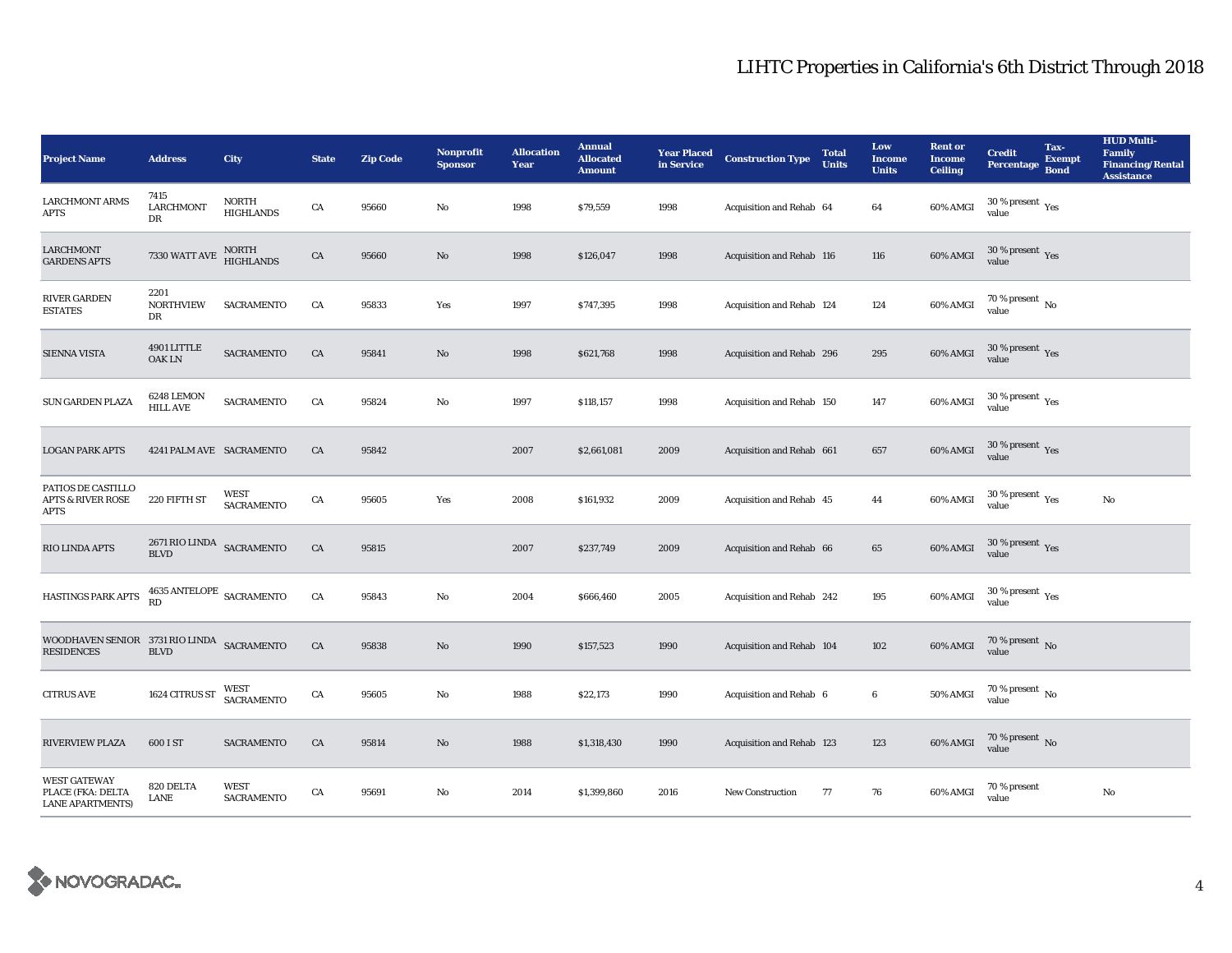| <b>Project Name</b>                              | <b>Address</b>                         | <b>City</b>                      | <b>State</b> | <b>Zip Code</b> | Nonprofit<br><b>Sponsor</b> | <b>Allocation</b><br>Year | <b>Annual</b><br><b>Allocated</b><br><b>Amount</b> | <b>Year Placed<br/>in Service</b> | <b>Construction Type</b>  | <b>Total</b><br><b>Units</b> | Low<br><b>Income</b><br><b>Units</b> | <b>Rent or</b><br><b>Income</b><br><b>Ceiling</b> | Credit<br>Percentage Bond                 | Tax-<br><b>Exempt</b> | <b>HUD Multi-</b><br><b>Family</b><br><b>Financing/Rental</b><br><b>Assistance</b> |
|--------------------------------------------------|----------------------------------------|----------------------------------|--------------|-----------------|-----------------------------|---------------------------|----------------------------------------------------|-----------------------------------|---------------------------|------------------------------|--------------------------------------|---------------------------------------------------|-------------------------------------------|-----------------------|------------------------------------------------------------------------------------|
| CASA DE ANGELO APTS $\frac{3151}{\rm DAME}$ DR   |                                        | SACRAMENTO                       | CA           | 95826           | No                          | 2008                      | \$363,217                                          | 2009                              | Acquisition and Rehab 100 |                              | 99                                   | 60% AMGI                                          | $30$ % present $\,$ $\rm Yes$<br>value    |                       | Yes                                                                                |
| COPPERSTONE<br>VILLAGE FAMILY APTS STOCKTON<br>L | 8000W<br><b>BLVD</b>                   | <b>SACRAMENTO</b>                | CA           | 95823           | No                          | 2008                      | \$817,726                                          | 2009                              | <b>New Construction</b>   | 103                          | 102                                  | 60% AMGI                                          | $30\ \%$ present $\ \ \gamma_{\rm e s}$   |                       | No                                                                                 |
| <b>NORDEN TERRACE</b><br><b>APTS</b>             | 3685 ELKHORN NORTH<br><b>BLVD</b>      | <b>HIGHLANDS</b>                 | CA           | 95660           | $\mathbf{N}\mathbf{o}$      | 2008                      | \$1,196,605                                        | 2009                              | <b>New Construction</b>   | 204                          | 202                                  | 60% AMGI                                          | $30\,\%$ present $\,$ $\rm Yes$<br>value  |                       | $\rm No$                                                                           |
| <b>SOUTHCREST APTS</b>                           | 7390 24TH ST                           | <b>SACRAMENTO</b>                | CA           | 95822           |                             | 2008                      | \$144,142                                          | 2009                              | Acquisition and Rehab 30  |                              | 29                                   | 60% AMGI                                          | $30$ % present $\,$ $\rm Yes$<br>value    |                       |                                                                                    |
| <b>CORSAIR PARK</b><br><b>SENIOR APTS</b>        | $6920\rm\,WATT\,AVE$                   | NORTH<br>HIGHLANDS               | CA           | 95660           | $\mathbf{N}\mathbf{o}$      | 2008                      | \$604,477                                          | 2010                              | <b>New Construction</b>   | 112                          | 111                                  | 60% AMGI                                          | $30\,\%$ present $\,\mathrm{Yes}$ value   |                       | $\rm No$                                                                           |
| MUTUAL HOUSING AT<br>THE HIGHLANDS               | 6010 34TH ST                           | <b>NORTH</b><br><b>HIGHLANDS</b> | CA           | 95660           | Yes                         | 2009                      | $\$0$                                              | 2010                              | <b>New Construction</b>   | 90                           | 89                                   | 60% AMGI                                          | $70$ % present $_{\rm{No}}$               |                       |                                                                                    |
| PARKSIDE AT CITY<br><b>CENTER</b>                | 2119 W CAPITOL WEST<br>AVE             | <b>SACRAMENTO</b>                | CA           | 95691           | No                          | 2008                      | \$1,493,334                                        | 2010                              | <b>New Construction</b>   | 62                           | 61                                   | 60% AMGI                                          | $70\,\%$ present $\,$ No value            |                       |                                                                                    |
| NORTHPOINTE PARK<br><b>APTS</b>                  | <b>5801 ZURLO</b><br>WAY               | SACRAMENTO                       | CA           |                 | No                          | 2003                      | \$552,688                                          | 2006                              | <b>New Construction</b>   | 180                          | 144                                  | $60\%$ AMGI                                       | $30\,\%$ present $\,$ $\rm{Yes}$<br>value |                       |                                                                                    |
| ST ANTON BUILDING 2110 L ST                      |                                        | <b>SACRAMENTO</b>                | CA           | 95816           | No                          | 2003                      | \$60,337                                           | 2006                              | <b>New Construction</b>   | 65                           | 13                                   | <b>50% AMGI</b>                                   | $30\,\%$ present $\,\mathrm{Yes}$ value   |                       |                                                                                    |
| SERNA VILLAGE                                    | 5836 DUDLEY<br><b>BLVD</b>             | MCCLELLAN                        | CA           | 95652           | No                          | 2004                      | \$1,231,177                                        | 2006                              | <b>New Construction</b>   | 84                           | 83                                   | 60% AMGI                                          | $70$ % present $\,$ No $\,$<br>value      |                       |                                                                                    |
| SIERRA CREEK APTS                                | $4500 \, {\rm ELVERTA}$ ANTELOPE<br>RD |                                  | CA           | 95843           | No                          | 2004                      | \$631,556                                          | 2006                              | <b>New Construction</b>   | 144                          | 143                                  | $60\%$ AMGI                                       | $30\,\%$ present $\,\mathrm{Yes}$ value   |                       |                                                                                    |
| SILVERADO CREEK<br><b>FAMILY APTS PHASE I</b>    | 8501<br><b>BRUCEVILLE</b><br>RD        | <b>ELK GROVE</b>                 | CA           | 95758           | No                          | 2005                      | \$701,668                                          | 2006                              | <b>New Construction</b>   | 112                          | 112                                  | 60% AMGI                                          | $30\,\%$ present $\,$ $\rm Yes$<br>value  |                       |                                                                                    |
| SILVERADO CREEK<br><b>FAMILY APTS PHASE II</b>   | 8501<br><b>BRUCEVILLE</b><br>RD        | <b>ELK GROVE</b>                 | CA           | 95758           | No                          | 2005                      | \$96,726                                           | 2006                              | <b>New Construction</b>   | 56                           | 23                                   | 60% AMGI                                          | $30$ % present $\,$ $\rm Yes$<br>value    |                       |                                                                                    |

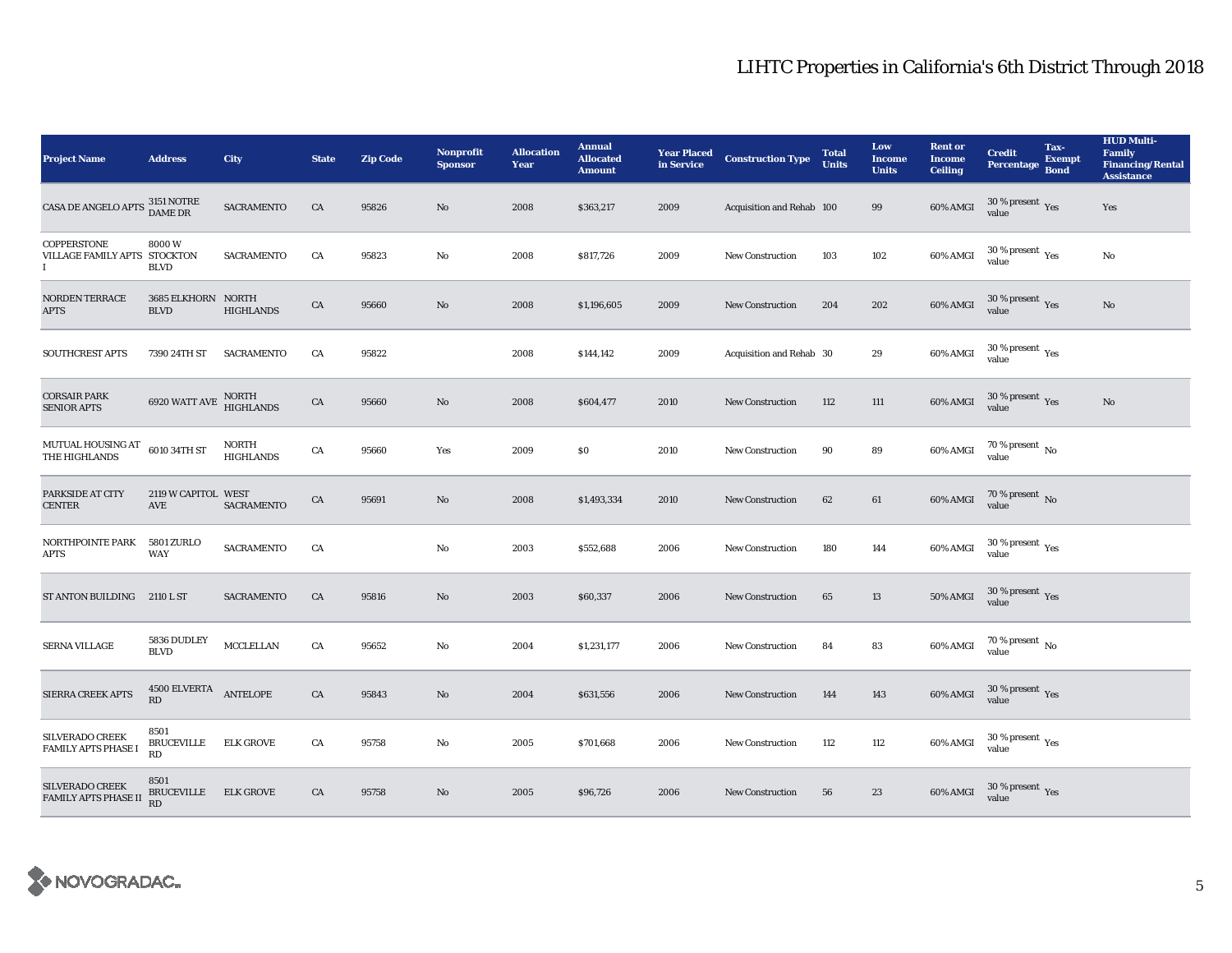| <b>Project Name</b>                            | <b>Address</b>                                                    | City              | <b>State</b> | <b>Zip Code</b> | <b>Nonprofit</b><br><b>Sponsor</b> | <b>Allocation</b><br>Year | <b>Annual</b><br><b>Allocated</b><br><b>Amount</b> | in Service | <b>Year Placed Construction Type</b> | <b>Total</b><br><b>Units</b> | Low<br><b>Income</b><br><b>Units</b> | <b>Rent or</b><br><b>Income</b><br><b>Ceiling</b> | <b>Credit</b><br>Percentage                 | Tax-<br><b>Exempt</b><br><b>Bond</b> | <b>HUD Multi-</b><br><b>Family</b><br><b>Financing/Rental</b><br><b>Assistance</b> |
|------------------------------------------------|-------------------------------------------------------------------|-------------------|--------------|-----------------|------------------------------------|---------------------------|----------------------------------------------------|------------|--------------------------------------|------------------------------|--------------------------------------|---------------------------------------------------|---------------------------------------------|--------------------------------------|------------------------------------------------------------------------------------|
| <b>WILLOW TREE APTS</b>                        | 4300<br>$\,$ NORWOOD AVE $\,$ SACRAMENTO                          |                   | CA           | 95838           | No                                 | 2005                      | \$277,747                                          | 2006       | Acquisition and Rehab 108            |                              | 106                                  | 60% AMGI                                          | $30$ % present $\,$ $\rm Yes$<br>value      |                                      |                                                                                    |
| <b>CREEKSIDE VILLAGE</b><br><b>SENIOR APTS</b> | 6465 VILLAGE<br>CTR DR                                            | <b>SACRAMENTO</b> | CA           | 95823           | No                                 | 2005                      | \$690,953                                          | 2006       | Acquisition and Rehab 296            |                              | 257                                  | 60% AMGI                                          | $30\,\%$ present $\,$ Yes value             |                                      |                                                                                    |
| <b>GREENBRIAR APTS</b>                         | 2844 WRIGHT<br><b>ST</b>                                          | <b>SACRAMENTO</b> | CA           | 95821           | $\rm No$                           | 2005                      | \$554,408                                          | 2006       | Acquisition and Rehab 138            |                              | 136                                  | 60% AMGI                                          | $30\,\%$ present $\,$ Yes value             |                                      |                                                                                    |
| <b>L STREET APTS</b>                           | 1801 L ST                                                         | <b>SACRAMENTO</b> | CA           | 95811           | $\mathbf{N}\mathbf{o}$             | 2002                      | \$233,541                                          | 2006       | New Construction                     | 152                          | ${\bf 36}$                           | <b>50% AMGI</b>                                   | $30\,\%$ present $\,$ Yes value             |                                      | No                                                                                 |
| SHILOH ARMS APTS                               | 4009 23RD AVE SACRAMENTO                                          |                   | CA           | 95820           | Yes                                | 2009                      | \$0                                                | 2010       | Acquisition and Rehab 107            |                              | 106                                  |                                                   | 60% AMGI TCEP only No                       |                                      | No                                                                                 |
| <b>BOULEVARD COURT</b>                         | $5321\,$ STOCKTON $$\sf SACRAMENTO$$                              |                   | ${\rm CA}$   | 95820           | Yes                                | 2009                      | \$0                                                | 2011       | Acquisition and Rehab 75             |                              | 74                                   | 60% AMGI                                          | $70$ % present $\,$ No value                |                                      |                                                                                    |
| <b>FORREST PALMS</b><br><b>SENIOR CENTER</b>   | 1825 EL MONTE $$\sf SACRAMENTO$$<br>$\operatorname{\mathsf{AVE}}$ |                   | CA           | 95815           | Yes                                | 2010                      | \$440,083                                          | 2011       | Acquisition and Rehab 40             |                              | 39                                   | 60% AMGI                                          | <b>Both 30%</b><br>and 70%<br>present value | No                                   |                                                                                    |
| <b>JERRON PLACE APTS</b>                       | 1730 JERRON PL SACRAMENTO                                         |                   | CA           | 95825           | $\mathbf{N}\mathbf{o}$             | 2010                      | \$119,076                                          | 2011       | Acquisition and Rehab 39             |                              | 39                                   | 60% AMGI                                          | $30\,\%$ present $\,$ Yes value             |                                      | $\mathbf{N}\mathbf{o}$                                                             |
| OAK VALLEY APTS                                | 5520 HARRISON NORTH<br>ST                                         | <b>HIGHLANDS</b>  | CA           | 95660           | No                                 | 2010                      | \$410,116                                          | 2011       | Acquisition and Rehab 140            |                              | 140                                  | 60% AMGI                                          | $30\,\%$ present $\,$ $\rm Yes$<br>value    |                                      | No                                                                                 |
| NORTH AVENUE<br><b>FAMILY APTS</b>             | 999 N AVE                                                         | <b>SACRAMENTO</b> | CA           | 95838           | $\mathbf{N}\mathbf{o}$             | 2004                      | \$1,266,032                                        | 2006       | New Construction                     | 80                           | 79                                   | 60% AMGI                                          | $70\,\%$ present $\,$ No value              |                                      |                                                                                    |
| <b>ASHFORD HEIGHTS</b><br><b>APTS</b>          | 7473<br>HOLWORTHY<br><b>WAY</b>                                   | <b>SACRAMENTO</b> | CA           | 95842           | $\mathbf{N}\mathbf{o}$             | 2006                      | \$1,386,861                                        | 2007       | Acquisition and Rehab 300            |                              | 298                                  | 60% AMGI                                          | $30\,\%$ present $\,\mathrm{Yes}$ value     |                                      |                                                                                    |
| <b>HURLEY CREEK</b><br><b>SENIOR APTS</b>      | 4275 EL<br><b>CENTRO RD</b>                                       | <b>SACRAMENTO</b> | CA           | 95834           | $\mathbf{N}\mathbf{o}$             | 2006                      | \$1,033,146                                        | 2007       | <b>New Construction</b>              | 208                          | 206                                  | 60% AMGI                                          | $30\,\%$ present $\,\mathrm{Yes}$ value     |                                      |                                                                                    |
| NORTHLAND VILLAGE 3730 MODELL<br><b>APTS</b>   | <b>WAY</b>                                                        | <b>SACRAMENTO</b> | CA           | 95838           | No                                 | 2006                      | \$500,978                                          | 2007       | Acquisition and Rehab 145            |                              | 144                                  | 60% AMGI                                          | $30\,\%$ present $\,$ $\rm Yes$<br>value    |                                      |                                                                                    |

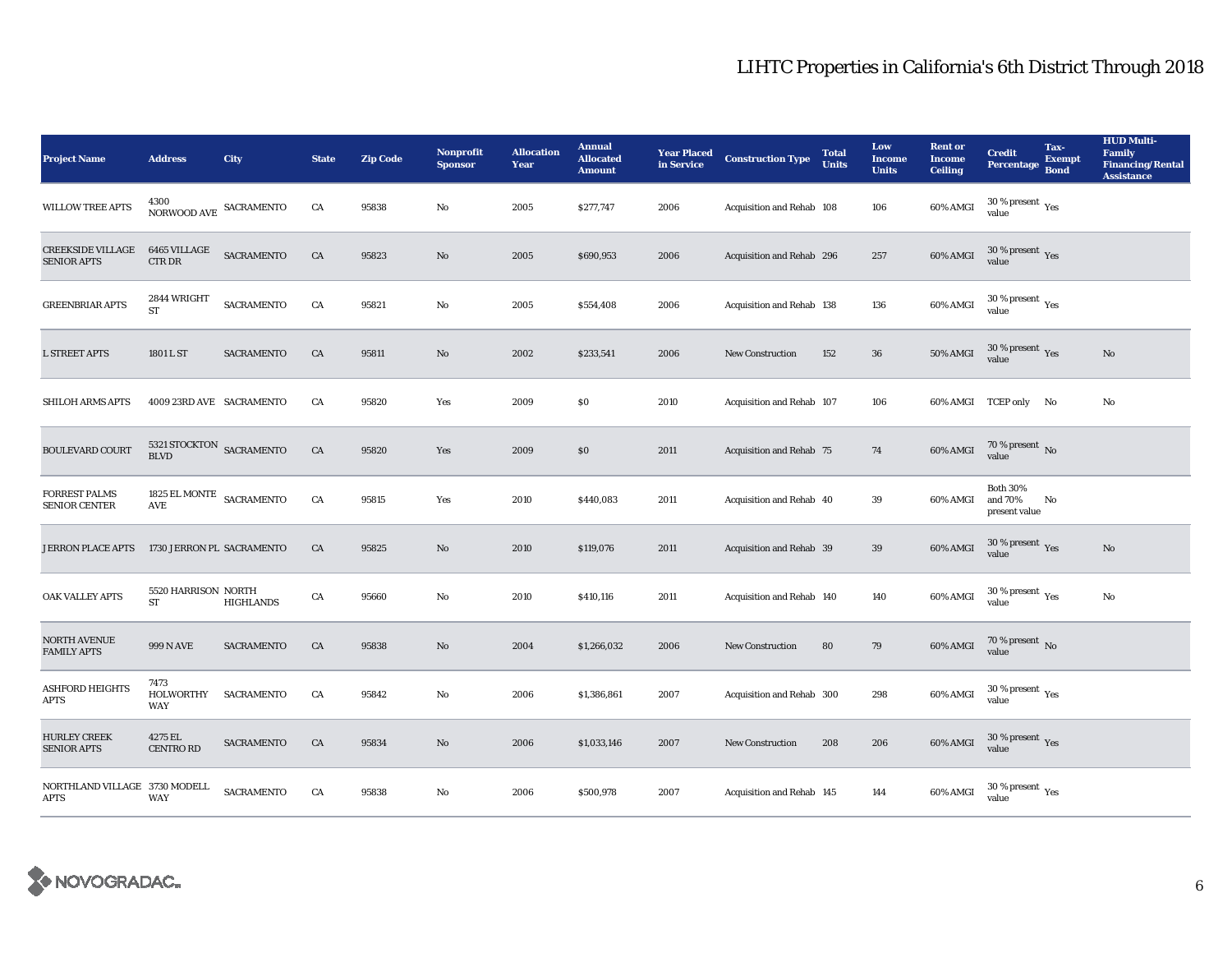| <b>Project Name</b>                        | <b>Address</b>                                 | City                             | <b>State</b> | <b>Zip Code</b> | <b>Nonprofit</b><br><b>Sponsor</b> | <b>Allocation</b><br>Year | <b>Annual</b><br><b>Allocated</b><br><b>Amount</b> | <b>Year Placed<br/>in Service</b> | <b>Construction Type</b>                                 | <b>Total</b><br><b>Units</b> | Low<br><b>Income</b><br><b>Units</b> | <b>Rent or</b><br><b>Income</b><br><b>Ceiling</b> | <b>Credit</b><br><b>Percentage</b>              | Tax-<br><b>Exempt</b><br><b>Bond</b> | <b>HUD Multi-</b><br><b>Family</b><br><b>Financing/Rental</b><br><b>Assistance</b> |
|--------------------------------------------|------------------------------------------------|----------------------------------|--------------|-----------------|------------------------------------|---------------------------|----------------------------------------------------|-----------------------------------|----------------------------------------------------------|------------------------------|--------------------------------------|---------------------------------------------------|-------------------------------------------------|--------------------------------------|------------------------------------------------------------------------------------|
| <b>VARENNA SENIOR</b><br><b>APTS</b>       | 2351 WYDA WAY SACRAMENTO                       |                                  | CA           | 95825           | No                                 | 2009                      | \$1,494,935                                        | 2011                              | New Construction                                         | 152                          | 150                                  | <b>50% AMGI</b>                                   | 70 % present $\hbox{~No}$<br>value              |                                      |                                                                                    |
| BELLWOOD PARK APTS 385 BELL AVE SACRAMENTO |                                                |                                  | CA           | 95838           | Yes                                | 2010                      | \$260,554                                          | 2011                              | Acquisition and Rehab 76                                 |                              | 75                                   | 60% AMGI                                          | $30$ % present $\,$ $\rm Yes$<br>value          |                                      | No                                                                                 |
| CROSSING AT NORTH 3930<br><b>LOOP</b>      | TARMIGAN DR                                    | ANTELOPE                         | ${\rm CA}$   | 95843           | Yes                                | 2011                      | \$402,414                                          | 2012                              | Both New Construction 112<br>and $\mathrm{A}/\mathrm{R}$ |                              | $111\,$                              | 60% AMGI                                          | $30\,\%$ present $\,\mathrm{Yes}$ value         |                                      | $\rm No$                                                                           |
| <b>SOMMERSET PLACE</b>                     | 6100 48TH AVE SACRAMENTO                       |                                  | CA           | 95828           | No                                 | 2005                      | \$1,149,249                                        | 2007                              | <b>New Construction</b>                                  | 96                           | 94                                   | 60% AMGI                                          | 70 % present $\,$ No $\,$<br>value              |                                      |                                                                                    |
| <b>SUMMERFIELD</b><br><b>VILLAGE APTS</b>  | 2624 TRACTION SACRAMENTO<br>AVE                |                                  | ${\rm CA}$   | 95815           | No                                 | 2005                      | \$159,516                                          | 2007                              | Acquisition and Rehab 40                                 |                              | 40                                   | 60% AMGI                                          | $30\,\%$ present $\,$ Yes value                 |                                      |                                                                                    |
| THE SHENANDOAH                             | $6205$ $\rm RIVERSIDE$ $\rm SACRAMEND$         |                                  | ${\rm CA}$   | 95831           | No                                 | 2006                      | \$507,788                                          | 2007                              | Acquisition and Rehab 100                                |                              | 99                                   | 60% AMGI                                          | $30\,\%$ present $\,\mathrm{Yes}$ value         |                                      |                                                                                    |
| VALENCIA POINT APTS                        | $4500\,\mathrm{NATOMAS}$ SACRAMENTO CENTRAL DR |                                  | ${\rm CA}$   | 95834           | No                                 | 2006                      | \$1,092,765                                        | 2007                              | New Construction                                         | 168                          | 166                                  | 60% AMGI                                          | $30\,\%$ present $\,\mathrm{Yes}$ value         |                                      |                                                                                    |
| VINTAGE AT NATOMAS 4000 ALAN               |                                                | <b>SACRAMENTO</b>                | CA           | 95834           | $\mathbf{No}$                      | 2006                      | \$1,082,097                                        | 2007                              | <b>New Construction</b>                                  | 200                          | 198                                  | 60% AMGI                                          | $30\,\%$ present $\rm\thinspace_{Yes}$<br>value |                                      |                                                                                    |
| <b>WESTVIEW RANCH</b><br><b>APTS</b>       | 500 BANKSIDE<br><b>WAY</b>                     | SACRAMENTO                       | ${\rm CA}$   | 95835           | No                                 | 2006                      | \$877,300                                          | 2007                              | New Construction                                         | 128                          | 127                                  | 60% AMGI                                          | $30\,\%$ present $\,\mathrm{Yes}$ value         |                                      |                                                                                    |
| ARDENAIRE APTS                             | 1960 ETHAN<br><b>WAY</b>                       | <b>SACRAMENTO</b>                | CA           | 95825           |                                    | 2007                      | \$408,195                                          | 2008                              | Acquisition and Rehab 53                                 |                              | $52\,$                               | 60% AMGI                                          | $30\,\%$ present $\,$ $\rm{Yes}$<br>value       |                                      |                                                                                    |
| <b>GLOBE MILLS</b>                         | 1131 C ST                                      | SACRAMENTO                       | CA           | 95814           | No                                 | 2005                      | \$1,604,014                                        | 2008                              | <b>New Construction</b>                                  | 143                          | 112                                  | 60% AMGI                                          | $70\,\%$ present $_{\rm{No}}$                   |                                      |                                                                                    |
| <b>HARBOR PARK APTS</b>                    | 3429<br><b>EVERGREEN</b><br>CIR                | <b>WEST</b><br><b>SACRAMENTO</b> | CA           | 95691           |                                    | 2006                      | \$818,885                                          | 2008                              | Acquisition and Rehab 296                                |                              | 294                                  | 60% AMGI                                          | $30\,\%$ present $\,$ $\rm Yes$<br>value        |                                      |                                                                                    |
| <b>PIONEER TOWERS</b>                      | 515 P ST                                       | <b>SACRAMENTO</b>                | CA           | 95814           | Yes                                | 2011                      | \$631,224                                          | 2012                              | Acquisition and Rehab 198                                |                              | 157                                  | 60% AMGI                                          | $30\,\%$ present $\,$ $\rm Yes$<br>value        |                                      | Yes                                                                                |

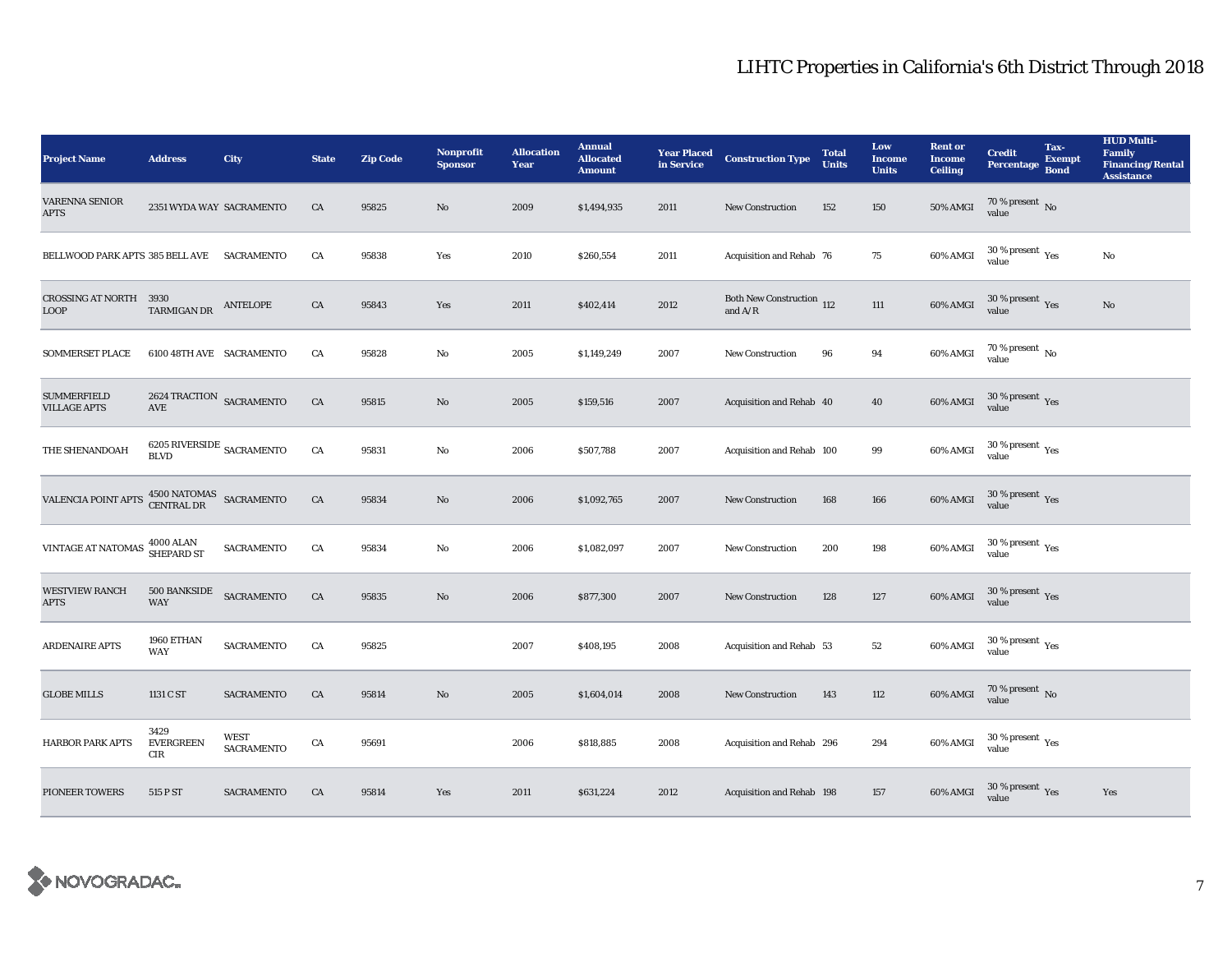| <b>Project Name</b>                                              | <b>Address</b>                 | <b>City</b>                      | <b>State</b> | <b>Zip Code</b> | <b>Nonprofit</b><br><b>Sponsor</b> | <b>Allocation</b><br>Year | <b>Annual</b><br><b>Allocated</b><br><b>Amount</b> | <b>Year Placed</b><br>in Service | <b>Construction Type</b>  | <b>Total</b><br><b>Units</b> | Low<br><b>Income</b><br><b>Units</b> | <b>Rent or</b><br><b>Income</b><br><b>Ceiling</b> | <b>Credit</b><br><b>Percentage</b>         | Tax-<br><b>Exempt</b><br><b>Bond</b> | <b>HUD Multi-</b><br><b>Family</b><br><b>Financing/Rental</b><br><b>Assistance</b> |
|------------------------------------------------------------------|--------------------------------|----------------------------------|--------------|-----------------|------------------------------------|---------------------------|----------------------------------------------------|----------------------------------|---------------------------|------------------------------|--------------------------------------|---------------------------------------------------|--------------------------------------------|--------------------------------------|------------------------------------------------------------------------------------|
| <b>FOOTHILL FARMS</b>                                            | 5400 AUBURN<br><b>BLVD</b>     | SACRAMENTO                       | CA           | 95841           | Yes                                | 2010                      | \$1,498,359                                        | 2012                             | <b>New Construction</b>   | 138                          | 136                                  | 60% AMGI                                          | 70 % present $\,$ No $\,$<br>value         |                                      | No                                                                                 |
| 7TH & H APTS                                                     | 720 SEVENTH<br>$ST$            | <b>SACRAMENTO</b>                | CA           | 95814           | Yes                                | 2010                      | \$2,500,000                                        | 2012                             | <b>New Construction</b>   | 150                          | 150                                  | 60% AMGI                                          | $70$ % present $\,$ No value               |                                      | Yes                                                                                |
| <b>LA VALENTINA</b>                                              | 331 12TH ST                    | <b>SACRAMENTO</b>                | CA           | 95814           | Yes                                | 2010                      | \$1,646,460                                        | 2012                             | <b>New Construction</b>   | 81                           | 80                                   | 60% AMGI                                          | $70$ % present $\,$ No value               |                                      | $_{\rm No}$                                                                        |
| THE STUDIOS AT<br><b>HOTEL BERRY</b>                             | 729 L ST                       | <b>SACRAMENTO</b>                | CA           | 95814           | Yes                                | 2009                      | $\$0$                                              | 2012                             | Acquisition and Rehab 104 |                              | 103                                  |                                                   | 60% AMGI TCEP only No                      |                                      | Yes                                                                                |
| MARTIN LUTHER KING 3900 47TH AVE SACRAMENTO<br><b>JR VILLAGE</b> |                                |                                  | CA           | 95824           |                                    | 2005                      | \$570,775                                          | 2008                             | <b>New Construction</b>   | 80                           | 80                                   | 60% AMGI                                          | $30\,\%$ present $\,\mathrm{Yes}$ value    |                                      |                                                                                    |
| PARKVIEW APTS<br>(SACRAMENTO)                                    | 7252 MUNSON<br><b>WAY</b>      | <b>SACRAMENTO</b>                | CA           | 95823           |                                    | 2007                      | \$317,254                                          | 2008                             | Acquisition and Rehab 97  |                              | 96                                   | 60% AMGI                                          | $30\,\%$ present $\,$ Yes value            |                                      |                                                                                    |
| POINT NATOMAS APTS                                               | 801 SAN JUAN<br>RD             | SACRAMENTO                       | CA           | 95834           |                                    | 2007                      | \$1,235,346                                        | 2008                             | Acquisition and Rehab 337 |                              | 335                                  | 60% AMGI                                          | $30\,\%$ present $\,$ $\rm Yes$<br>value   |                                      |                                                                                    |
| RIDGEWOOD/LA<br><b>LOMA</b>                                      | 5412 47TH AVE SACRAMENTO       |                                  | CA           | 95824           |                                    | 2007                      | \$258,665                                          | 2008                             | Acquisition and Rehab 75  |                              | 73                                   | 60% AMGI                                          | $30\,\%$ present $\,\mathrm{Yes}$<br>value |                                      |                                                                                    |
| <b>MERIDIAN APTS</b>                                             | 6201 FOWLER<br>AVE             | SACRAMENTO                       | CA           | 95828           | No                                 | 2006                      | \$740,331                                          | 2008                             | New Construction          | 47                           | 46                                   | 60% AMGI                                          | $70$ % present $\,$ $_{\rm No}$<br>value   |                                      |                                                                                    |
| RIVERS SENIOR APTS                                               | 750 DOROTHY<br>ADAMO LN        | <b>WEST</b><br><b>SACRAMENTO</b> | CA           | 95605           |                                    | 2007                      | \$696,491                                          | 2008                             | <b>New Construction</b>   | 120                          | 119                                  | 60% AMGI                                          | $30\,\%$ present $\,\mathrm{Yes}$ value    |                                      |                                                                                    |
| <b>WASHINGTON</b><br><b>SQUARE III</b>                           | 410 TENTH ST SACRAMENTO        |                                  | CA           | 95814           | No                                 | 2007                      | \$570,120                                          | 2008                             | Acquisition and Rehab 54  |                              | 53                                   | 60% AMGI                                          | $70$ % present $\,$ No $\,$<br>value       |                                      |                                                                                    |
| <b>WILLOW</b><br><b>GLENNATOMAS</b><br><b>FAMILY APTS</b>        | 1625 SCARLET<br><b>ASH AVE</b> | <b>SACRAMENTO</b>                | CA           | 95834           | No                                 | 2009                      | \$1,278,658                                        | 2008                             | <b>New Construction</b>   | 135                          | 134                                  | 60% AMGI                                          | $70\,\%$ present $\,$ No value             |                                      | No                                                                                 |
| PHOENIX PARK I                                                   | 4400 SHINING<br><b>STAR DR</b> | <b>SACRAMENTO</b>                | CA           | 95823           | No                                 | 2003                      | \$2,583,207                                        | 2004                             | Acquisition and Rehab 178 |                              | 176                                  | 60% AMGI                                          | $70\,\%$ present $\,$ No value             |                                      |                                                                                    |

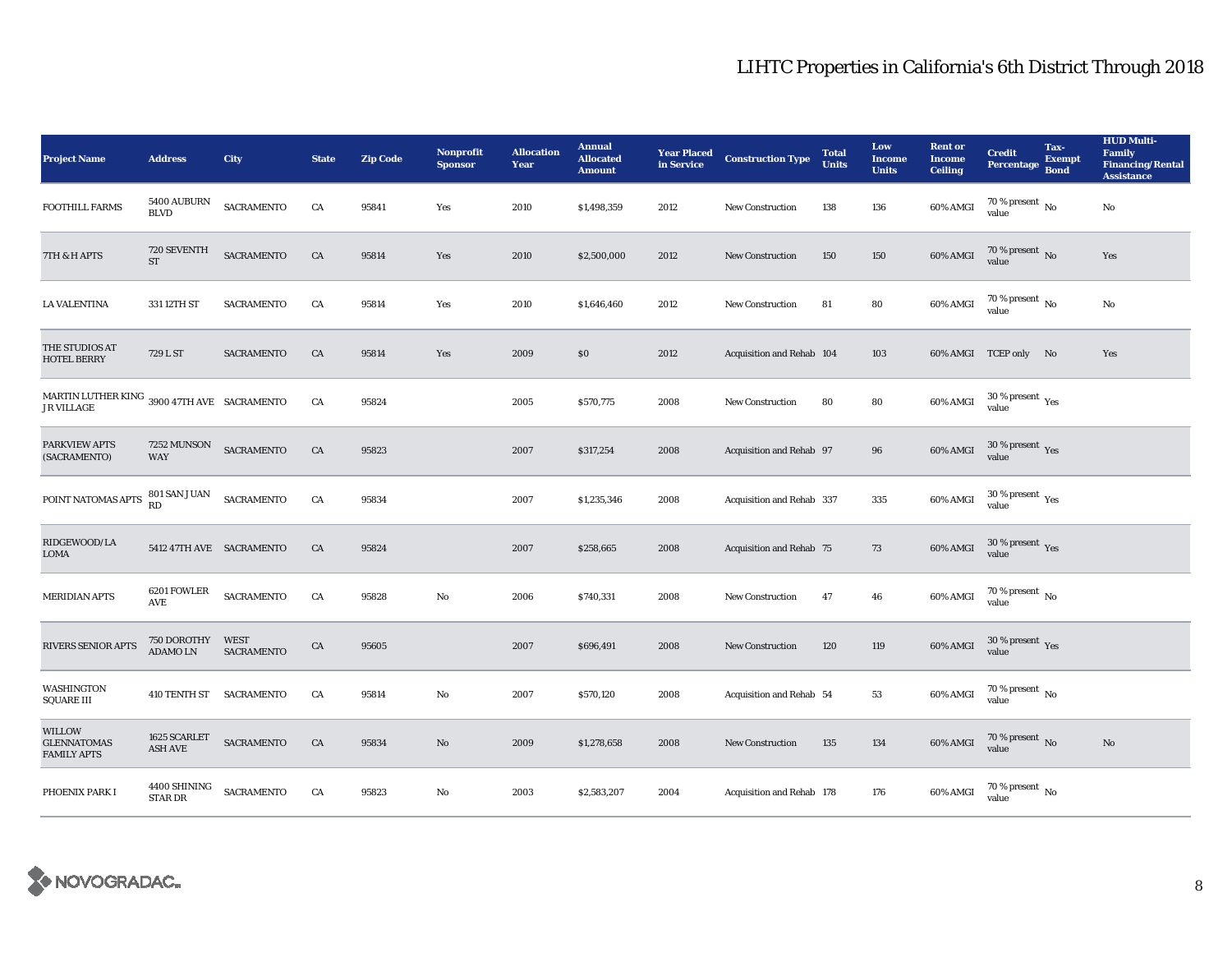| <b>Project Name</b>                               | <b>Address</b>             | City                             | <b>State</b> | <b>Zip Code</b> | <b>Nonprofit</b><br><b>Sponsor</b> | <b>Allocation</b><br>Year | <b>Annual</b><br><b>Allocated</b><br><b>Amount</b> | <b>Year Placed<br/>in Service</b> | <b>Construction Type</b>               | <b>Total</b><br><b>Units</b> | Low<br><b>Income</b><br><b>Units</b> | <b>Rent or</b><br><b>Income</b><br><b>Ceiling</b> | <b>Credit</b><br><b>Percentage</b>       | Tax-<br><b>Exempt</b><br><b>Bond</b> | <b>HUD Multi-</b><br><b>Family</b><br><b>Financing/Rental</b><br><b>Assistance</b> |
|---------------------------------------------------|----------------------------|----------------------------------|--------------|-----------------|------------------------------------|---------------------------|----------------------------------------------------|-----------------------------------|----------------------------------------|------------------------------|--------------------------------------|---------------------------------------------------|------------------------------------------|--------------------------------------|------------------------------------------------------------------------------------|
| PING YUEN CENTER                                  | 420 I ST                   | <b>SACRAMENTO</b>                | CA           | 95814           | $\mathbf{No}$                      | 2003                      | \$439,220                                          | 2004                              | Acquisition and Rehab 82               |                              | 81                                   | 60% AMGI                                          | $30$ % present $\,$ $\rm Yes$<br>value   |                                      |                                                                                    |
| <b>SAYBROOK APTS</b>                              | 4390 47TH AVE SACRAMENTO   |                                  | CA           | 95824           | $\mathbf{No}$                      | 2002                      | \$647,857                                          | 2004                              | Acquisition and Rehab 56               |                              | 60                                   | 60% AMGI                                          | $70\,\%$ present $\,$ No value           |                                      |                                                                                    |
| SAVANNAH AT<br>SOUTHPORT                          | 3401 SAVANNAH WEST<br>LN   | SACRAMENTO                       | ${\rm CA}$   | 95691           | $\mathbf{N}\mathbf{o}$             | 2002                      | \$431,048                                          | 2004                              | <b>New Construction</b>                | 228                          | 118                                  | 60% AMGI                                          | $30\,\%$ present $\,\mathrm{Yes}$ value  |                                      |                                                                                    |
| MOSAIC GARDENS AT<br><b>TAYLOR TERRACE</b>        | 4058 TAYLOR ST SACRAMENTO  |                                  | CA           | 95838           | Yes                                | 2012                      | \$492,751                                          | 2013                              | Both New Construction 168<br>and $A/R$ |                              | 166                                  | 60% AMGI                                          | $30$ % present $\,$ $\rm Yes$<br>value   |                                      | $\rm No$                                                                           |
| THE ARBORS AT OAK<br><b>PARK</b>                  | 3820<br><b>BROADWAY</b>    | <b>SACRAMENTO</b>                | CA           | 95817           | Yes                                | 2011                      | \$788,019                                          | 2013                              | <b>New Construction</b>                | 56                           | 55                                   | 60% AMGI                                          | $70$ % present $\,$ No value             |                                      | No                                                                                 |
| QUINN COTTAGES                                    | 1500 A ST                  | SACRAMENTO                       | CA           | 95811           | Yes                                | 2012                      | \$508,068                                          | 2013                              | Both New Construction 60<br>and $A/R$  |                              | 60                                   | 60% AMGI                                          | $70$ % present $\,$ No $\,$<br>value     |                                      | $_{\rm No}$                                                                        |
| <b>BROADWAY SENIOR</b><br><b>APTS</b>             | 5200<br><b>BROADWAY</b>    | <b>SACRAMENTO</b>                | CA           | 95820           | $\mathbf{N}\mathbf{o}$             | 2008                      | \$421,414                                          | 2009                              | Acquisition and Rehab 120              |                              | 119                                  | 60% AMGI                                          | $30\,\%$ present $\,\mathrm{Yes}$ value  |                                      | Yes                                                                                |
| <b>LOFTS</b>                                      | 3351<br><b>DUCKHORN DR</b> | SACRAMENTO                       | CA           | 95834           | No                                 | 2002                      | \$156,713                                          | 2004                              | New Construction                       | 188                          | 39                                   | 50% AMGI                                          | $30\,\%$ present $\,\mathrm{Yes}$ value  |                                      |                                                                                    |
| <b>FREMONT MEWS</b>                               | 1400 P ST                  | <b>SACRAMENTO</b>                | CA           | 95814           | $\mathbf{N}\mathbf{o}$             | 2004                      | \$380,821                                          | 2005                              | <b>New Construction</b>                | 119                          | 49                                   | 60% AMGI                                          | $30\,\%$ present $\,\mathrm{Yes}$ value  |                                      |                                                                                    |
| MUTUAL HOUSING AT 6000 LEMON<br><b>LEMON HILL</b> | <b>HILL AVE</b>            | <b>SACRAMENTO</b>                | CA           | 95824           | No                                 | 2003                      | \$994,110                                          | 2005                              | New Construction                       | 74                           | 73                                   | 60% AMGI                                          | 70 % present $\,$ No $\,$<br>value       |                                      |                                                                                    |
| PHOENIX PARK II                                   | 4400 SHINING<br>STAR DR    | <b>SACRAMENTO</b>                | CA           | 95823           | No                                 | 2004                      | \$1,270,333                                        | 2005                              | <b>New Construction</b>                | 182                          | 180                                  | 60% AMGI                                          | $30\,\%$ present $\,$ Yes value          |                                      |                                                                                    |
| <b>MOSAIC GARDENS AT</b><br><b>HOLLY COURTS</b>   | 420 MAPLE<br><b>STREET</b> | <b>WEST</b><br><b>SACRAMENTO</b> | CA           | 95691           | Yes                                | 2013                      | \$211,921                                          | 2014                              | Acquisition and Rehab 40               |                              | 39                                   | 60% AMGI                                          | $30\,\%$ present $\,$ $\rm Yes$<br>value |                                      | $\rm No$                                                                           |
| <b>WESTWOOD VISTAS</b>                            | 719 F ST                   | <b>WEST</b><br><b>SACRAMENTO</b> | CA           | 95605           | No                                 | 2003                      | \$756,446                                          | 2005                              | <b>New Construction</b>                | 51                           | 50                                   | 60% AMGI                                          | $70\,\%$ present $\,$ No value           |                                      |                                                                                    |

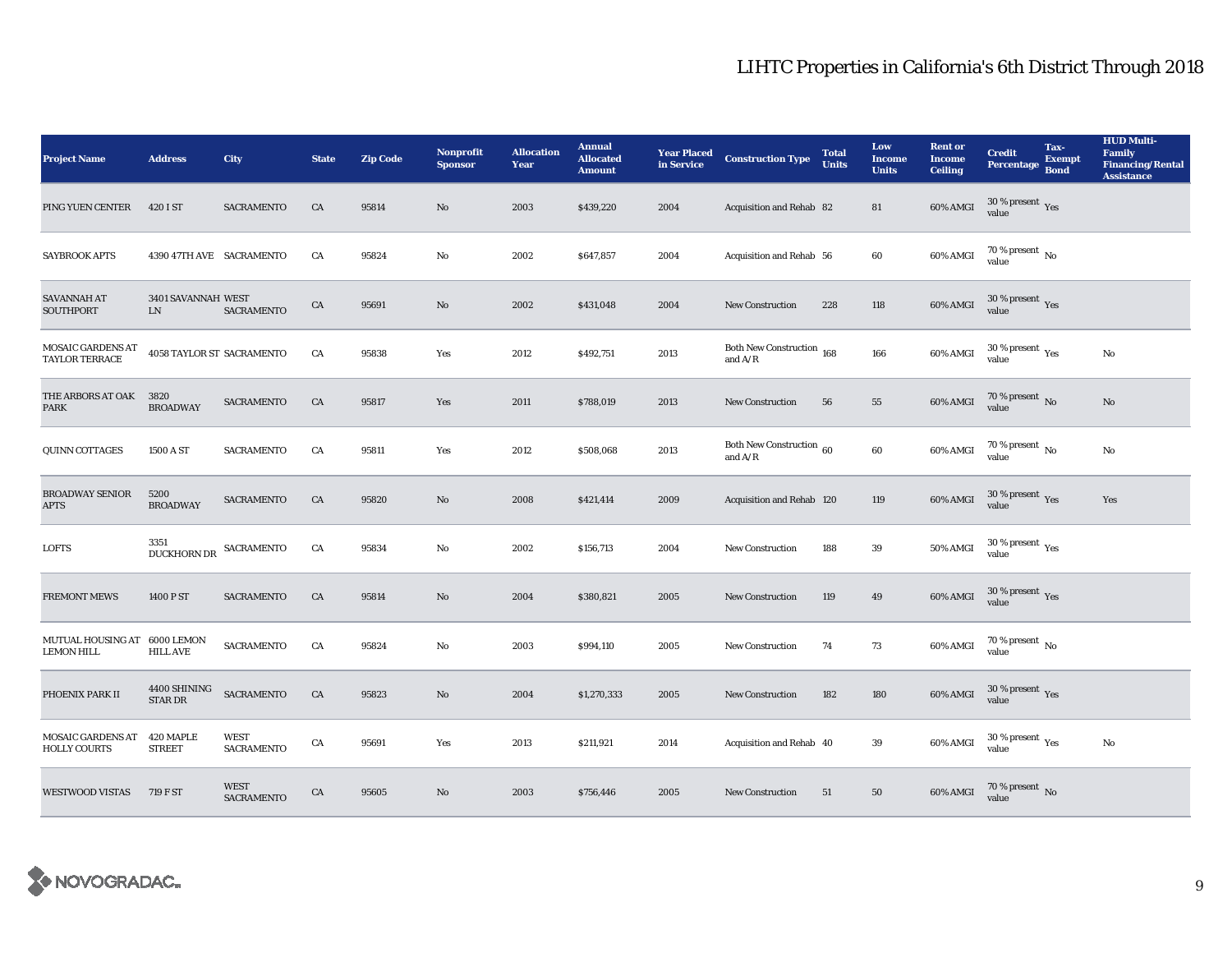| <b>Project Name</b>                                 | <b>Address</b>                                      | City                             | <b>State</b> | <b>Zip Code</b> | <b>Nonprofit</b><br><b>Sponsor</b> | <b>Allocation</b><br>Year | <b>Annual</b><br><b>Allocated</b><br><b>Amount</b> | <b>Year Placed<br/>in Service</b> | <b>Construction Type</b>  | <b>Total</b><br><b>Units</b> | Low<br>Income<br><b>Units</b> | <b>Rent or</b><br><b>Income</b><br><b>Ceiling</b> | <b>Credit</b><br><b>Percentage</b>              | Tax-<br><b>Exempt</b><br><b>Bond</b> | <b>HUD Multi-</b><br>Family<br><b>Financing/Rental</b><br><b>Assistance</b> |
|-----------------------------------------------------|-----------------------------------------------------|----------------------------------|--------------|-----------------|------------------------------------|---------------------------|----------------------------------------------------|-----------------------------------|---------------------------|------------------------------|-------------------------------|---------------------------------------------------|-------------------------------------------------|--------------------------------------|-----------------------------------------------------------------------------|
| <b>KELSEY VILLAGE</b>                               | 2830 STOCKTON $_{\mbox{SACRAMENTO}}$<br><b>BLVD</b> |                                  | CA           | 95817           | Yes                                | 2011                      | \$209,957                                          | 2013                              | New Construction          | 20                           | 19                            | 60% AMGI                                          | $30$ % present $\,$ $\rm Yes$<br>value          |                                      | Yes                                                                         |
| <b>RIDGEWAY STUDIOS</b>                             | 912 12TH ST                                         | <b>SACRAMENTO</b>                | CA           | 95814           | No                                 | 2012                      | \$405,912                                          | 2014                              | Acquisition and Rehab 22  |                              | 21                            | 60% AMGI                                          | <b>Both 30%</b><br>and 70%<br>present value     | $\mathbf{N}\mathbf{o}$               | $\mathbf{N}\mathbf{o}$                                                      |
| <b>WASHINGTON PLAZA</b><br><b>APTS (SACRAMENTO)</b> | 1318 E ST                                           | <b>SACRAMENTO</b>                | CA           | 95814           | No                                 | 2013                      | \$831,435                                          | 2014                              | Acquisition and Rehab 76  |                              | 75                            | 60% AMGI                                          | $30\,\%$ present $\,\mathrm{Yes}$ value         |                                      | Yes                                                                         |
| <b>WEST CAPITOL</b><br><b>COURTYARDS I</b>          | 2455 W CAPITOL WEST<br>AVE                          | <b>SACRAMENTO</b>                | ${\rm CA}$   | 95691           | No                                 | 2012                      | \$279,633                                          | 2014                              | <b>New Construction</b>   | 50                           | 49                            | 60% AMGI                                          | <b>Both 30%</b><br>and 70%<br>present value     | No                                   | No                                                                          |
| <b>CANNERY PLACE</b><br><b>APARTMENTS</b>           | <b>601 CANNERY</b><br><b>AVENUE</b>                 | <b>SACRAMENTO</b>                | CA           | 95811           | No                                 | 2012                      | \$1,471,419                                        | 2014                              | <b>New Construction</b>   | 180                          | 178                           | 60% AMGI                                          | $30\,\%$ present $\rm\thinspace_{Yes}$<br>value |                                      | No                                                                          |
| <b>CAPITOL LOFTS</b>                                | 1108 R STREET SACRAMENTO                            |                                  | CA           | 95811           | No                                 | 2012                      | \$1,845,362                                        | 2014                              | <b>New Construction</b>   | 116                          | 115                           | 60% AMGI                                          | $70$ % present $\,$ No value                    |                                      | $\mathbf{N}\mathbf{o}$                                                      |
| SOUTH SACRAMENTO<br>MUTUAL HOUSING                  | 6311 SAMPSON<br><b>BLVD</b>                         | <b>SACRAMENTO</b>                | CA           | 95824           | Yes                                | 2013                      | \$919,121                                          | 2014                              | Acquisition and Rehab 169 |                              | 166                           | 60% AMGI                                          | $30\,\%$ present $\rm\thinspace_{Yes}$<br>value |                                      | $_{\rm No}$                                                                 |
| THE RIVERMARK                                       | 959 BRIDGE<br><b>STREET</b>                         | <b>WEST</b><br><b>SACRAMENTO</b> | CA           | 95691           | Yes                                | 2012                      | \$925,884                                          | 2014                              | <b>New Construction</b>   | 70                           | 69                            | 60% AMGI                                          | $30\,\%$ present $\,\mathrm{Yes}$ value         |                                      | No                                                                          |
| <b>SIERRA VISTA</b><br><b>APARTMENTS</b>            | 2300 K STREET SACRAMENTO                            |                                  | CA           | 95816           | Yes                                | 2014                      | \$683,998                                          | 2015                              | Acquisition and Rehab 78  |                              | 77                            | 60% AMGI                                          | $30\,\%$ present $\,\mathrm{Yes}$ value         |                                      | Yes                                                                         |
| <b>SUTTERVIEW</b><br><b>APARTMENTS</b>              | 2526 L STREET SACRAMENTO                            |                                  | CA           | 95816           | Yes                                | 2014                      | \$883,598                                          | 2015                              | Acquisition and Rehab 77  |                              | 76                            | 60% AMGI                                          | <b>Both 30%</b><br>and 70%<br>present value     | $\mathbf{N}\mathbf{o}$               | Yes                                                                         |
| <b>WEST CAPITOL</b><br><b>COURTYARDS II</b>         | <b>2455 WEST</b><br><b>CAPITOL</b><br><b>AVENUE</b> | <b>WEST</b><br><b>SACRAMENTO</b> | CA           | 95691           | No                                 | 2013                      | \$517,621                                          | 2015                              | Acquisition and Rehab 75  |                              | 74                            | 60% AMGI                                          | $70\,\%$ present $\,$ No value                  |                                      | $\rm No$                                                                    |
| WOODHAVEN SENIOR 3731 RIO LINDA<br><b>RESIDENCE</b> | BLVD.                                               | SACRAMENTO                       | CA           | 95838           | No                                 | 2014                      | \$411,812                                          | 2015                              | Acquisition and Rehab 104 |                              | 103                           | 60% AMGI                                          | $30$ % present $\,$ $\rm Yes$<br>value          |                                      | No                                                                          |
| <b>CURTIS PARK COURT</b>                            | 2315 10TH<br><b>AVENUE</b>                          | <b>SACRAMENTO</b>                | CA           | 95818           | $\mathbf{No}$                      | 2014                      | \$1,422,083                                        | 2016                              | <b>New Construction</b>   | 91                           | 90                            | 60% AMGI                                          | 70 % present $\,$ No $\,$<br>value              |                                      | No                                                                          |